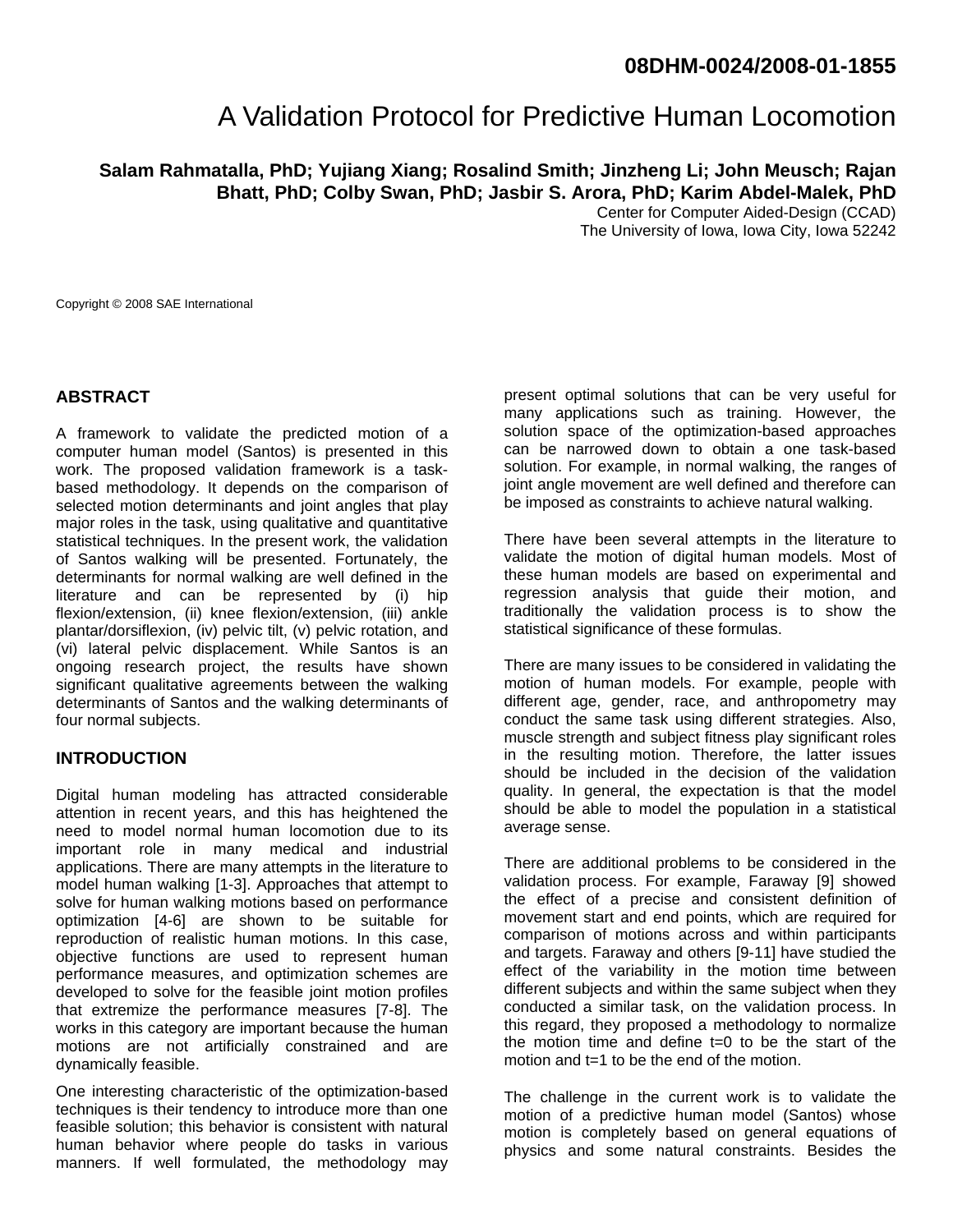inertia forces, Santos's prediction is sensitive to the effects of the external forces. Therefore, it is very important to choose a comparable environment for the model and the subjects during the validation process. Additionally, due to the important role of the stance time and the swing time in the walking determinants, the proposed validation protocol is also designed to check the quality of the data within these intervals.

The objective of this article is to present the development of a framework of a validation protocol to test the capability of Santos to simulate normal human walking activities. Toward this end, a twelve-camera Vicon motion capture system was used to collect 3D motion data of four subjects walking normally inside the motion capture lab.

## **MOTION CAPTURE PROCESS**

There are many techniques and devices on the market for measuring 3D motion data. Examples include electromagnetic sensors, optical sensors, fiber-opticbased sensors, and inertia sensors. Some of these devices, such as the electromagnetic sensors, may suffer from interference problems with other equipment in the testing environment; others, such as fiber-opticbased and inertia sensors, are normally capable of producing only local information and therefore may need to be supplemented with global positioning devices such as gyroscopes. The optical sensors approach is both effective and efficient for collecting objective data for 3D motion analysis. Today, optical systems have many applications in biomechanical studies [12-16]. These systems have been shown to be accurate, repeatable, and consistent [17], and, as an additional benefit, there is no pain or risk involved in using such systems. In the motion capture process, a number of reflective markers are attached over bony landmarks on the participant's body, such as the elbow, the clavicle, or the vertebral spinous processes. As the participant walks or carries out a given physical task or function, the position history of each marker is captured using an array of infrared cameras.

There are many advantages to using optical motion capture systems to collect motion data. First, the markers are passive sensors, meaning that they are merely reflective surfaces and can be attached easily to any area on the body of the subject without requiring wires to connect them to a data collection system. Second, theoretically, only three markers are required to define the three-dimensional velocity and acceleration of each body segment. In this work, the time history of the location of the reflective markers was collected at a rate of 100 frames per second. Power spectrum analyses were conducted on the accelerometers' signals and a cut-off frequency of 8Hz was identified for subsequent data smoothing.

#### **MARKER PLACEMENT PROTOCOL**

The Santos Marker Placement Protocol (Fig.1), developed by CCAD researchers, was used to prepare the subjects for the normal walking motion capture. In

this protocol, markers were placed on the subjects to highlight bony landmarks and identify segments between joints in line with previously identified guidelines and suggestions [18-19]. The marker placement protocol was defined based on the skeleton of the virtual human Santos, which is based on the Denavit-Hartenberg (DH) method, in which  $4 \times 4$  homogeneous transformation matrices relate two adjacent coordinate systems [20]. The skeleton of Santos includes the major joints present in the human body with the number of spine joints reduced to four. Inverse kinematics problem or vector analysis is normally used to solve for various joint angles.



Figure 1: Santos marker placement protocol

In the protocol, markers were placed around joint centers to determine the center of motion. For example, three markers were placed around the knee. One marker was placed directly on the medial epicondyle, another on the lateral epicondyle, and the third on the central anterior patellar surface. Each of these marker positions was identified as an anatomical landmark by Cappozzo et al. [18] with the terminology coming from the well-defined, classic standards used by Gray and Lewis [21]. Various research efforts verify that these described anatomical landmarks can be easily used to identify the geometric center of the knee. A similar technique was used for the remaining joints of the subject.

#### **WALKING DETERMINANTS**

After developing a protocol for collecting and processing the data, the next important phase in the validation process is to determine the minimum number of parameters that define a given motion; these parameters are identified to be the determinants of the motion. If Santos has the ability to predict each of these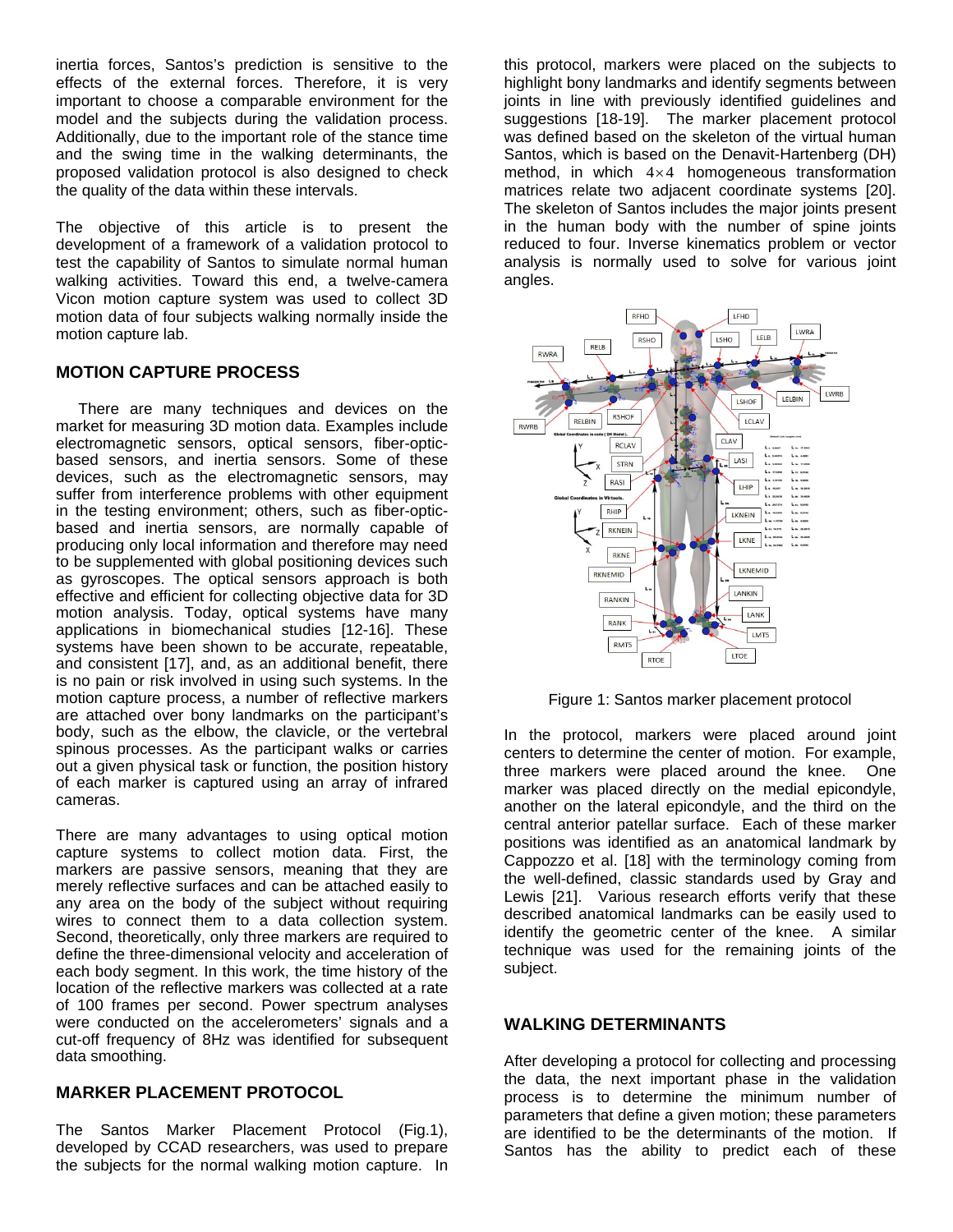determinants within a statistically acceptable range, then he can execute the task in a natural way that is characteristic of human motion. Based on the literature and a strong understanding of human gait, six angles and displacements were chosen to define forward walking [22]. These determinants look to the lower extremities and pelvic motion of the human and include hip flexion/extension, knee flexion/extension, ankle plantar/dorsiflexion, pelvic tilt, pelvic rotation, and lateral pelvic displacement. With the exception of lateral pelvic displacement, each of the gait determinants is the time history of a joint angle. Joint angles are dimensionless, so they become an intrinsic measurement of motion; they are independent of anthropometry. Fig. 2 provides a physical representation of some of the lower extremity determinants [23]. Below each pictorial representation of the determinant is the accepted time history curve as presented in the literature [24]. Pelvic motion, which we defined to include pelvic tilt, pelvic rotation, and lateral pelvic displacement, is not consistently identified in the literature; however, we include them in this validation because of their significant involvement in normal human walking.



Figure 2: Pictorial depictions of the lower extremity gait determinants. From left to right: hip flexion/extension, knee flexion/extension, ankle plantar/dorsiflexion

## **SUBJECT POPULATION**

The subject population was comprised of four healthy<br>male subjects. The subjects had no history of The subjects had no history of musculoskeletal problems and were reasonably fit. Their participation was voluntary, and each subject signed a consent form before beginning the experiment. The mean height of the subject population was 5'7" with a mean weight of 143 lbs. The average age of the participants was 34 years old.

#### SUBJECT PREPARATION AND DATA COLLECTION

When a subject came in to the motion capture lab, he/she put on the motion capture suit and markers were placed on his/her body according to the previously defined marker placement protocol. Bony landmarks were carefully located and corresponding markers were placed accordingly. Our methods for joint center calculations are defined based on anatomical detail, so it

is important that marker positions reflect these anatomical reference points [19, 25].

The subjects were instructed to take several practice walks until they were comfortable with the camera setup and were showing consistency in their self-selected speed. All of the subjects demonstrated normal walking patterns during the experiment.

The normal walking trial was set up so that the subject walked forward at a comfortable speed, stopped, and walked backwards to return to the starting position. On average, the subjects took 4-5 steps forward depending on preferred step length. The first and final steps were considered acceleration and deceleration, respectively. The middle stride was analyzed as a steady state gait cycle for normal forward walking.

The trials were repeated to ensure that the results were usable and to examine the consistency of the velocities chosen by the subjects. In addition, every trial began and ended with the subject in the same position. This position is known as the T-pose, and it corresponds to the initial joint angles and segment locations of the skeleton. Fig. 3 is a photograph of a subject standing in the T-pose. The reflective markers seen on the subject correspond to the Santos Marker Placement Protocol.



Figure 3: Subject standing in T-pose

## **VALIDATION**

#### COMPARISON PROTOCOL

The experimental protocol used to compare the simulation of Santos to the normal human walking trials contains the parameters that must be considered for a direct comparison of the data. These parameters include the starting position and leading foot of the gait cycle. In addition, the time of the gait cycle must be normalized to match the simulation and the initial point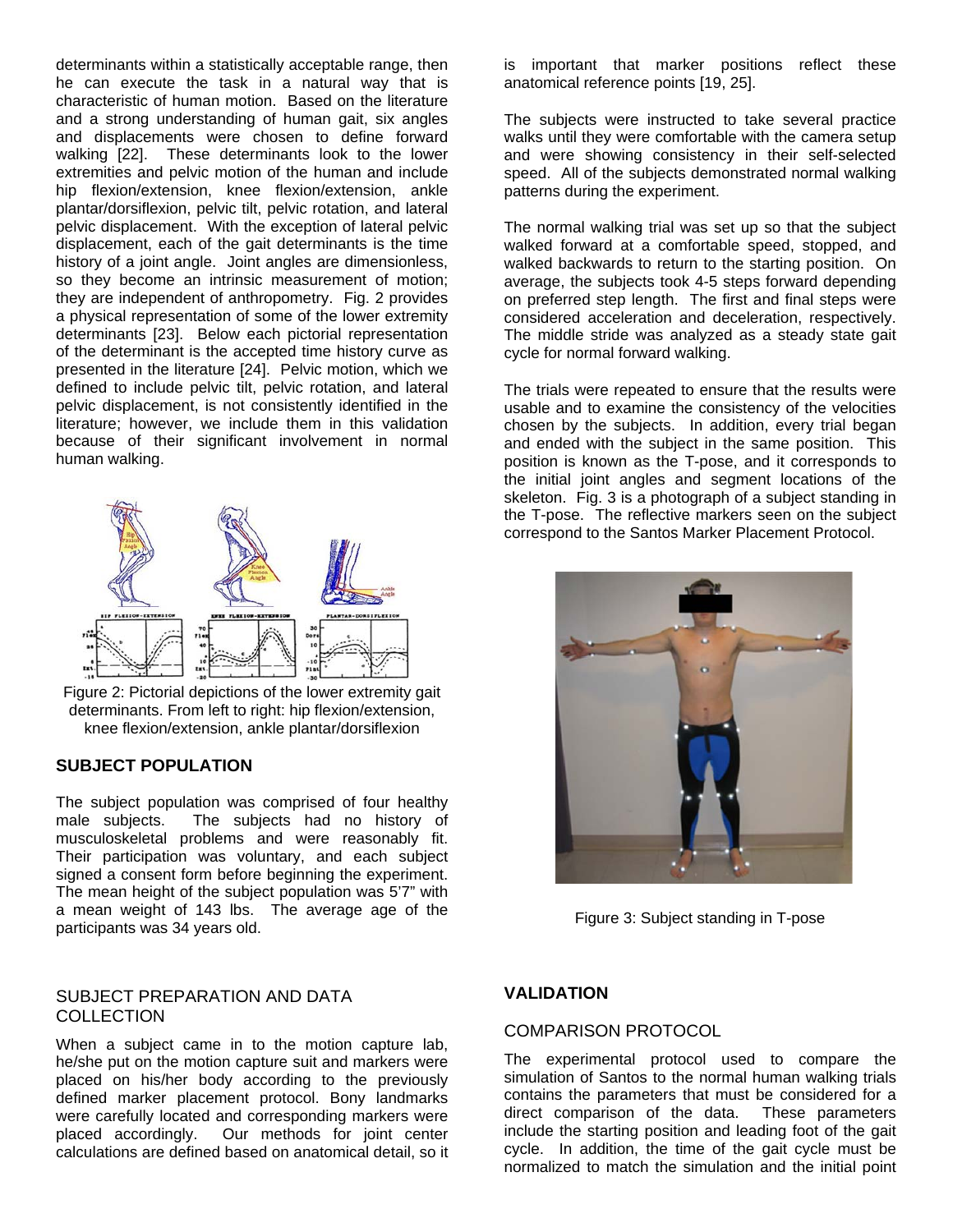of comparison must be defined. The time history of a steady state gait cycle was used to represent the cyclic motion of walking for each subject. According to the literature, the gait cycle begins with the left heel strike; this position was used as the starting point of the gait cycle for the experimental and simulated data [24].

# QUALITATIVE COMPARISON

Santos determinant curves as shown in Fig. 4 have general trends that closely follow the data that represent normal human walking determinants. If we consider each individual determinant (Fig.4), then the Santos curve will have significant similarity with the human population, and it can be shifted horizontally or vertically to get better agreement. However the difficulty with normal walking is that the determinants are coupled and, in order to achieve normal walking, the Santos curves should follow the curves of all the determinants at the same time. Even with this requirement, the Santos curves have qualitatively similar behaviors to that of human population. With a closer look, we can recognize some differences in the magnitude of simulated flexion/extension in the lower extremities of Santos that take place in parts of the gait cycle. The curve predicted for pelvic displacement shows a shift between the simulated and experimental data, but the magnitude and nature of the curves are consistent. Santos's predicted dynamics model shows competency for computing the pelvic rotation of normal human walking.

## QUANTITATIVE COMPARISON

During the walking trials, each subject walked at a selfselected speed. As a result, the time for completion of one gait cycle varied between subjects, and a direct frame-by-frame comparison of the determinants was not realistic. Therefore, experimental data for each subject was normalized by dividing the cycle time by the maximum time to directly evaluate the determinants at a percentage of a gait cycle. For each subject, the time scale was normalized such that the initial left heel strike occurred at time *t* = 0 and the subsequent left heel strike occurred at time  $t = 1$  [9].

The percentage of the gait cycle at some time *t* signifies the progression of the subject through the walking cycle. This was used as our standard for comparison of the experimental and simulated data. The six determinants were plotted against percentage of the walking cycle for each subject and the simulation. The results are shown in Fig. 4.

In the plots of the determinants versus the percentage of the walking cycle, the red line represents the joint angle or displacement history predicted by Santos. The remaining curves correspond to the experimental data. The number of frames required to complete one walking cycle differed between subjects and between trials of one subject so an unequal number of points was used to describe the motion of each subject. Consequently, the normalization method previously described produced a walking cycle from 0-100% for each subject, but the

increment between successive data points varied between subjects based on execution time of the gait cycle. As a result, the data points vary between subjects, and this makes it very hard to average the values at each data point to find the mean or central tendency of the experimental data. Therefore, the data was fitted to a nonparametric model using the B-spline fitting technique.

Splines are piecewise polynomial functions that are constrained to join at points called knots. We chose cubic B-splines for the basis because of their well-known stability for numerical calculations in contrast to polynomials. Cubic B splines are made to be smooth at the knots by forcing the first and second derivatives of the functions to agree at the knots. The cubic degree allows for continuous first and second derivatives, which is important if velocity and acceleration are needed.

Let  $y(t) = (y_1(t),..., y_4(t))$  be angle curves, given m+1

knots  $t_i$  with  $t_0 \leq t_1 \leq t_2 \leq \cdots \leq t_m$ .

We represent the joint angle curve for the  $i<sup>th</sup>$  subject as linear combinations of basis functions

$$
y_i(t) = \sum_{j=0}^{m-4} p_{ij} B_{j,3}(t) + \varepsilon_i(t), t \in [t_3, t_{m-3}],
$$

where the cubic B-spline basis function is defined using the Cox-de Boor recursion formula as

$$
B_{j,0}(t) = \begin{cases} 1 & t_j \le t < t_{j+1} \\ 0 & otherwise \end{cases}
$$
  
\n
$$
B_{j,3}(t) = \frac{t - t_j}{t_{j+3} - t_j} B_{j,2}(t) + \frac{t_{j+4} - t}{t_{j+4} - t_{j+1}} B_{j+1,2}(t).
$$

The control points  $p_{ij}$  are found by minimizing

$$
\int_0^1 (y_i(t) - \sum_{j=0}^{m-4} p_{ij} B_{j,3}(t))^2 dt
$$
  
Let  $B = [B_1, \dots, B_{m+1}] = \begin{bmatrix} B_1(0) & \dots & B_{m+1}(0) \\ \vdots & \vdots & \vdots \\ B_1(100) & \dots & B_{m+1}(100) \end{bmatrix}$   
 $y(t) = [B(t), B_1(t)]p = B(t)p$ 

$$
y(t) = [B_1(t), \cdots B_{m+1}(t)]p = B(t)p
$$
  

$$
y = [y(0), \cdots y(100)] = Bp.
$$

The variance of spline function values is given by  $V \text{ ar}(\mathbf{y}) = Var[ Bp ] = BVar[\hat{P}]B',$ 

where  $Var[\hat{P}]$  is the variance-covariance matrix of the vector of estimates of  $\hat{P}$ . The 95% point-wise confidence interval is 1  $B\hat{p} \pm Z_{\alpha/2} (BVar[\hat{P}]B')^{\frac{1}{2}}$ .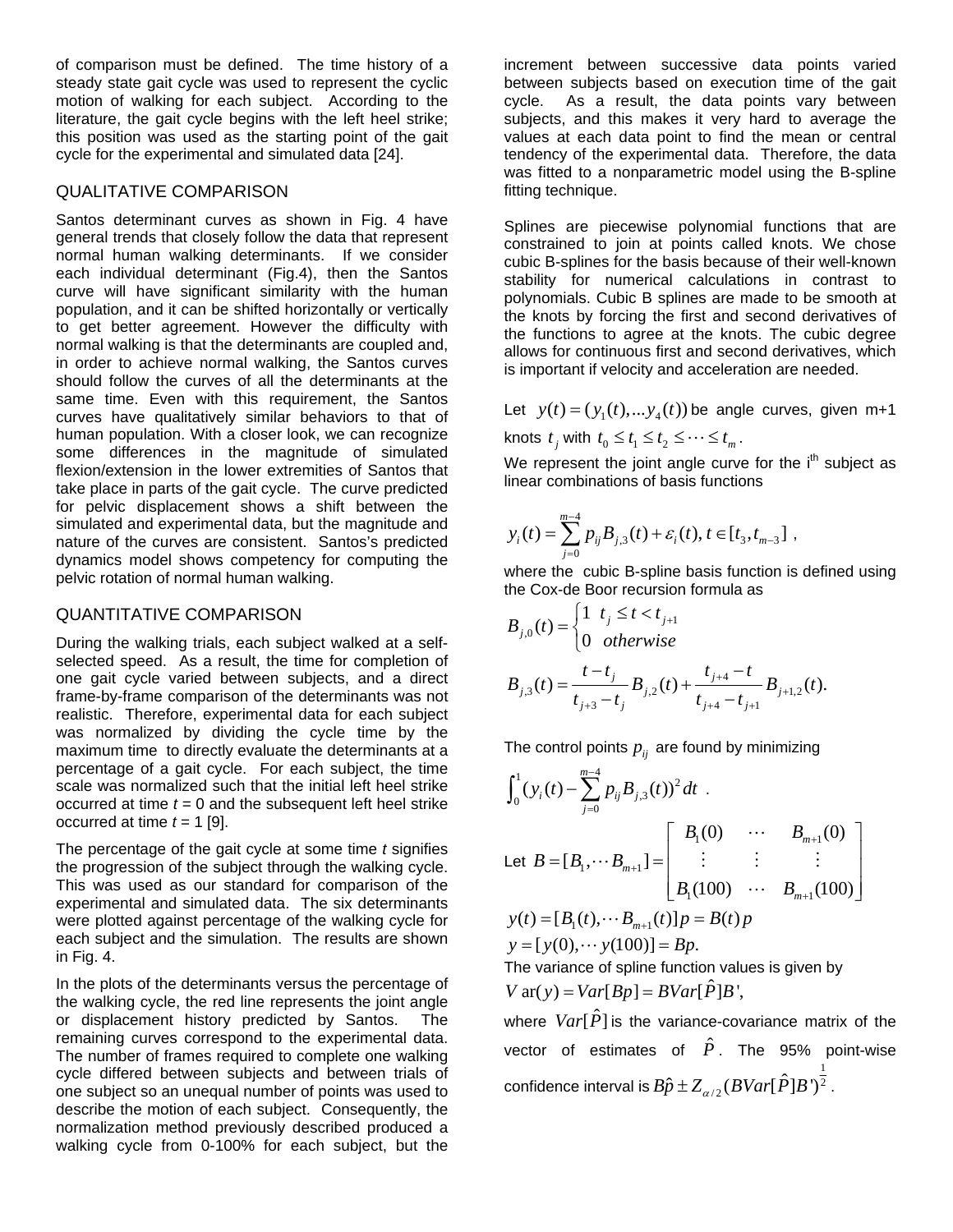

Figure 4: Normalized walking cycle for four human subjects and Santos

## STATISTICAL ANALYSIS

The variability of a data set can be measured in standard deviations or how far each data set lies from the mean. In general, if the simulation falls within two standard deviations of the mean, then it can be considered agreeable and representative of the motion being analyzed [26-27]. We are interested in whether or not the digital human model of Santos is capable of predicting forward walking that is in agreement with the normal population. Interval of confidence provides limits such that there is a high level of confidence that a large proportion of values of the variable will fall within them. In our case, we want to be 95% confident that the entire proportion of values of each determinant of Santos will fall within the tolerance limits. The two standard deviation bands correspond to the 95% tolerance bands for all the fitted values.

The comparison between the experimental results obtained from motion capture and the predicted results made by the virtual human Santos are presented in Figure 5. If the simulation lies within the region of the upper and lower bounds of the interval of confidence, then a strong agreement is shown between the simulation and normal human walking. In other words, if the predicted values lie within the region, we can be 95% confident that Santos's digital model is capable of reliably representing normal forward walking.

The analyses have shown that Santos's hip flexion/extension time history reaches greater maximum and minimum peaks than the subject population. It still shows a correlation to normal forward walking, but some improvement is needed. Knee flexion/extension lies within the region; however, the curve of the simulation differs from normal human motion during the period from 10-40% of the gait cycle. There is a lesser degree of correlation between the ankle and normal human motion, and there may be some constraint that has not been considered in the simulation. From the plots, we see that the pelvic rotation of Santos corresponds to the pelvic rotation seen in humans during normal forward walking. The general trend line of the pelvic tilt seems to agree with the experimental curves. The pelvic tilt falls outside the 95% confidence interval from 35% to 50% of the gait cycle when the ANOVA test shows that P<0.001. In terms of lateral pelvic displacement, the simulation provides a relatively normal curve, but the peak values occur at different percentages of the gait cycle than were seen in the subject population.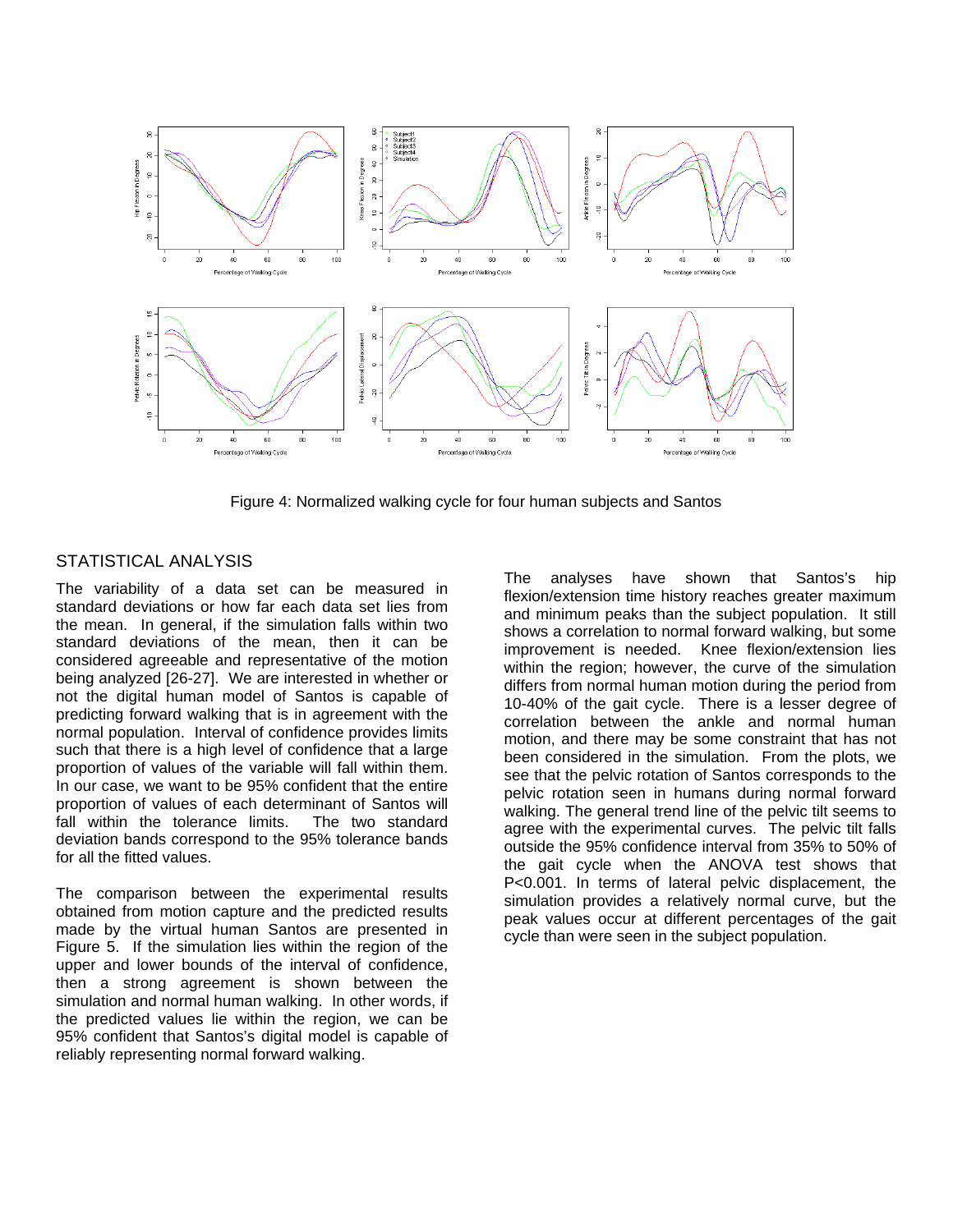

Figure 5: Subjects mean and 95% interval of confidence with Santos determinants using B-spline fitting

## **CONCLUSIONS AND DISCUSSIONS**

After obtaining the experimental data, the graph of each determinant was plotted against frame number (which represents the time). We noticed that there was a difference in the cycle time within the individual subjects and when the subjects repeated the trial. While the latter is natural behavior and depends on how fast the subjects walk during the experiment, it is important in this work to have a standard time scale so that the data can be used adequately in the comparison process during the statistical analysis. Therefore, the first task we addressed was how to normalize (standardize) these data sets for comparison to the simulation on a set time interval. Also, due to the difference in the starting position of each subject and the simulation, the data was shifted so that each subject was compared from the left heel strike to the subsequent left heel strike.

At first, we tried performing shifts in the x and ydirections; however, it became apparent that this was altering the appearance of the data. Instead, the determinants were found and the initial zero degree angles of the subject in the T-pose were subtracted to match the subject's initial position to the simulation data and the zero degree position of Santos. This accounted for individual variation in joint limits and initial position and was a more useful normalization of the data.

Once the normalization was performed, the experimental and simulated gait determinants were plotted together for comparison. At this point, the determinants were examined qualitatively and quantitatively. Differences between the simulated and expected data were observed and noted so that further improvements could be made. Statistical analysis involved fitting the data using a cubic B-spline curve, finding the mean and the 95% interval of confidence, and using ANOVA tables for the analysis of the variance.

The statistical analyses have shown that Santos's hip flexion is a very good indicator of normal human motion and lies mostly within the tolerance interval in Fig. 5. There is no significant difference in terms of the overall mean joint angles of Santos during the gait cycle. (P=0.6564). We noticed that the first 40% of the simulated gait cycle agrees very well; however, the predicted curve lies outside the tolerance interval from approximately 45% to 55% and from 80 to 100% when the supporting leg is changing and the center of gravity is shifting. For these periods, P<0.001, suggesting improvement is needed.

Knee flexion is simulated well by the digital human model except for the period between 10% and 40% of the gait cycle. This is knee flexion during the stance phase of the gait cycle, and P<0.001 in the variance analysis, suggesting there is a statistically significant difference between the simulated and experimental data.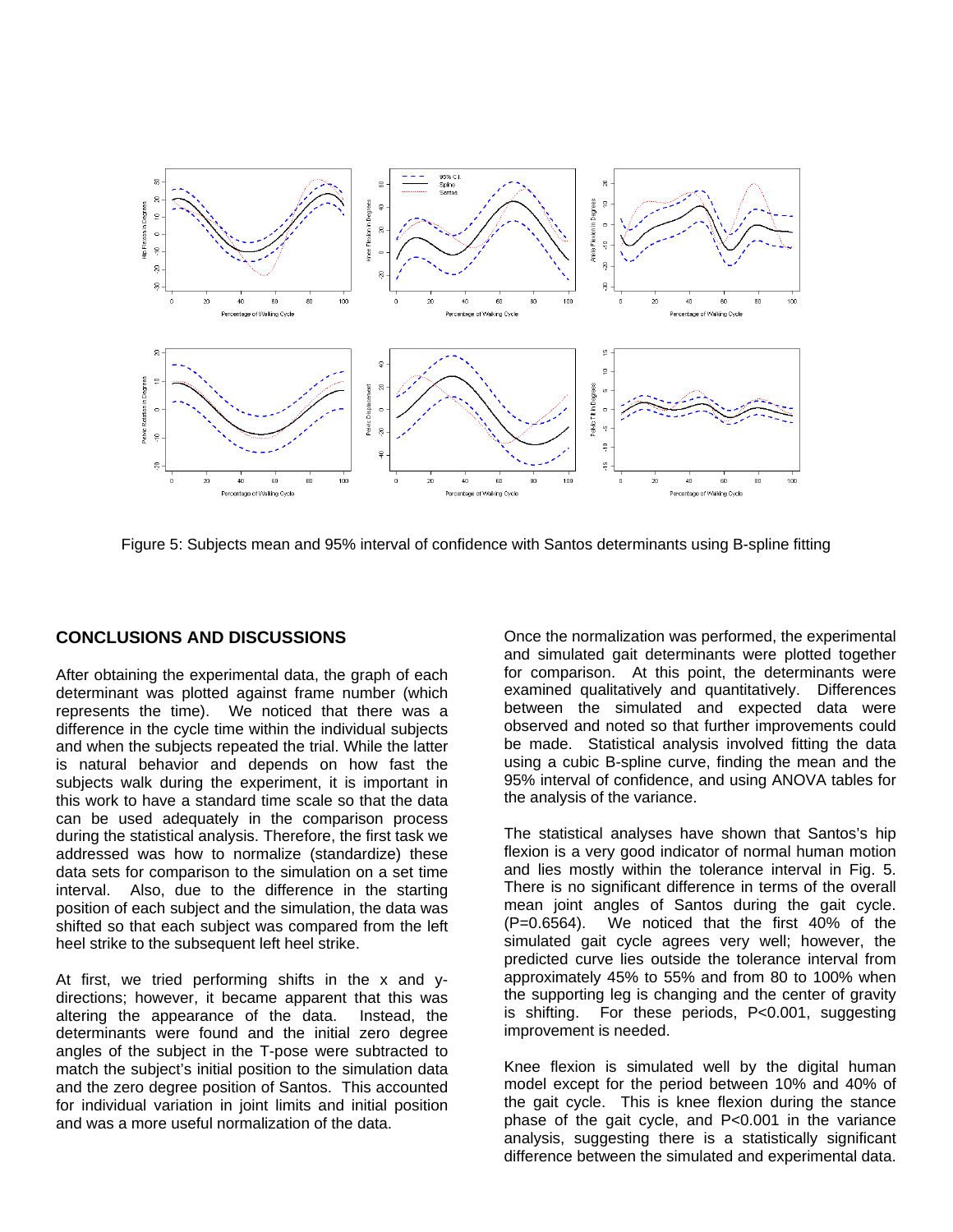Analysis of the ankle shows similar discrepancies during the stance phase of the gait cycle and some improvement may be necessary in the modeling of these joints.

The general trend line of the pelvic tilt seems to agree with the experimental curves. Pelvic tilt falls outside the 95% confidence interval from 35% to 50% of the gait cycle when the ANOVA test shows that P<0.001. This represents a significant difference. Pelvic rotation, on the other hand, is modeled very well by Santos. It falls within the 95% tolerance band for the entire gait cycle and lies close to the mean of the experimental data. Lateral pelvic displacement falls outside the tolerance interval from 40% to 60% of the gait cycle when the ANOVA test shows that P<0.001. This represents a significant difference; however, from qualitative analysis

# **ACKNOWLEDGMENTS**

This study was funded by Natick's Biomechanical Simulator System (BAS) and conducted at the Center for Computer-Aided Design at The University of Iowa.

## **REFERENCES**

- 1. McGuan, S. (2001). Human Modeling From Bubblemen to Skeletons, 2001 SAE Digital Human Modeling for Design and Engineering Conference, June 26-28, 2001, Arlington, Virginia.
- 2. Yamaguchi, J., Soga, E., Inoue, S., and Takanishi, A. (1999). Development of a bipedal humanoid robot control method of whole body cooperative dynamic biped walking. IEEE International Conference on Robotics and Automation, 1, 368-374.
- 3. Kajita, S., Kanehiro, F., Kaneko, K., Fujiwara, K., Harada, K., Yokoi, K., and Hirukawa, H. (2003) Biped walking pattern generation by using preview control of zero-moment point. Proceedings of the IEEE International Conference on Robotics and Automation, Taipei, Taiwan, 1620-1626.
- 4. Huang, Q., Yokoi, K., Kajita, S., Kaneko, K., Arai, H., Koyachi, N., and Tanie, K. (2001). Planning walking patterns for a biped robot. IEEE Transactions on Robotics and Automation, 17, 280-289.
- 5. Mu, X.P. and Wu, Q. (2003). Synthesis of a complete sagittal gait cycle for a five-link biped robot. Robotica, 21, 581-587.
- 6. Kim, H.J., Horn, E., Arora, J.S., and Abdel-Malek, K. (2005). An optimization-based methodology to predict digital human gait motion, 2005 Digital Human Modeling for Design and Engineering Conference, June 14 - 16, 2005, Iowa City
- 7. Xiang, Y., Chung, H.J., Mathai, A., Rahmatalla, S., Kim, J., Marler, T., Beck, S., Yang, J., Arora, J.S., and Abdel-Malek, K. (2007). Optimization-based Dynamic Human Walking Prediction. Paper #2007- 01-2489**,** Digital Human Modeling for Design and Engineering Conference, Seattle, June 2007.

it is clear that there is a shift between the data sets, and the displacement of Santos occurs before that of normal human subjects.

This study has provided the initial validation of normal walking predicted by the virtual human model Santos. More importantly, it provided a logical and systematic approach to virtual human validation. The proposed method of validation is essential to the use and dependability of the model, so while it may be improved and expanded upon in the future, it has provided the foundation for predictive motion validation. Now that a systematic process has been defined and completed, it will be used to validate other dynamic human motions predicted by Santos.

- 8. Kim, H.J., Wang, Q., Rahmatalla, S., Arora, J.S., Swan, C.C., Malek, K. (in press). Dynamic Motion Prediction of 3D Human Locomotion Using Gradientbased Optimization. *Journal of Biomechanical Engineering 2007*.
- 9. Faraway, J.J. (2000). Modeling reach motions using functional regression analysis. Digital human modeling for design and engineering conference and exposition, Dearborn, Michigan, June 6-8, 2000.
- 10. Chaffin, D.B., Faraway, J.J., Zhang, X., and Woolley, C. (2000). Stature, age and gender effects on reach motions postures. *Human Factors, 42*, 408-420.
- 11. Zhang, X. (1997). Task effects on three-dimensional dynamic postures during seated reaching movements: an investigative scheme and illustration. *Human Factors, 39*(4), 659-671.
- 12. Hagio, K., Sugano, N., Nishii, T., Miki, H., Otake, Y., Hattori, A., Suzuki, N., Yonenobu, K., Yoshikawa, H., and Ochi, T. (2004). A novel system of fourdimensional motion analysis after total hip athroplasty, *Journal of Orthopaedic Research* 22(3): 665-70.
- 13. Robert, J.J., Michele, O., Gordon, L.H. (2005). *Validation of the Vicon 460 Motion Capture SystemTM for Whole-Body Vibration Acceleration*  Determination, ISB XXth Congress-ASB 29<sup>th</sup> Annual Meeting, July 31 - August 5, Cleveland, Ohio.
- 14. Rahmatalla, S., Kim, H.J., Shanahan, M., and Swan, C.C. (2006). Effect of Restrictive Clothing on Balance and Gait using Motion Capture and Dynamic Analysis, Paper #2005-01-2688, *SAE 2005 Transactions Journal of Passenger Cars-Electronic and Electrical Systems*, March 2006.
- 15. Rahmatalla, S., Xia, T., Contratto, M., Wilder, D., Frey-Law, L., Kopp, G., and Grosland, N. (2006). *3D Displacement, Velocity, and Acceleration of Seated Operators in Whole Body Vibration Environment using Optical Motion Capture Systems*, The Ninth International Symposium on the 3-D Analysis of Human Movement, Valenciennes (France), June 28- 30, 2006.